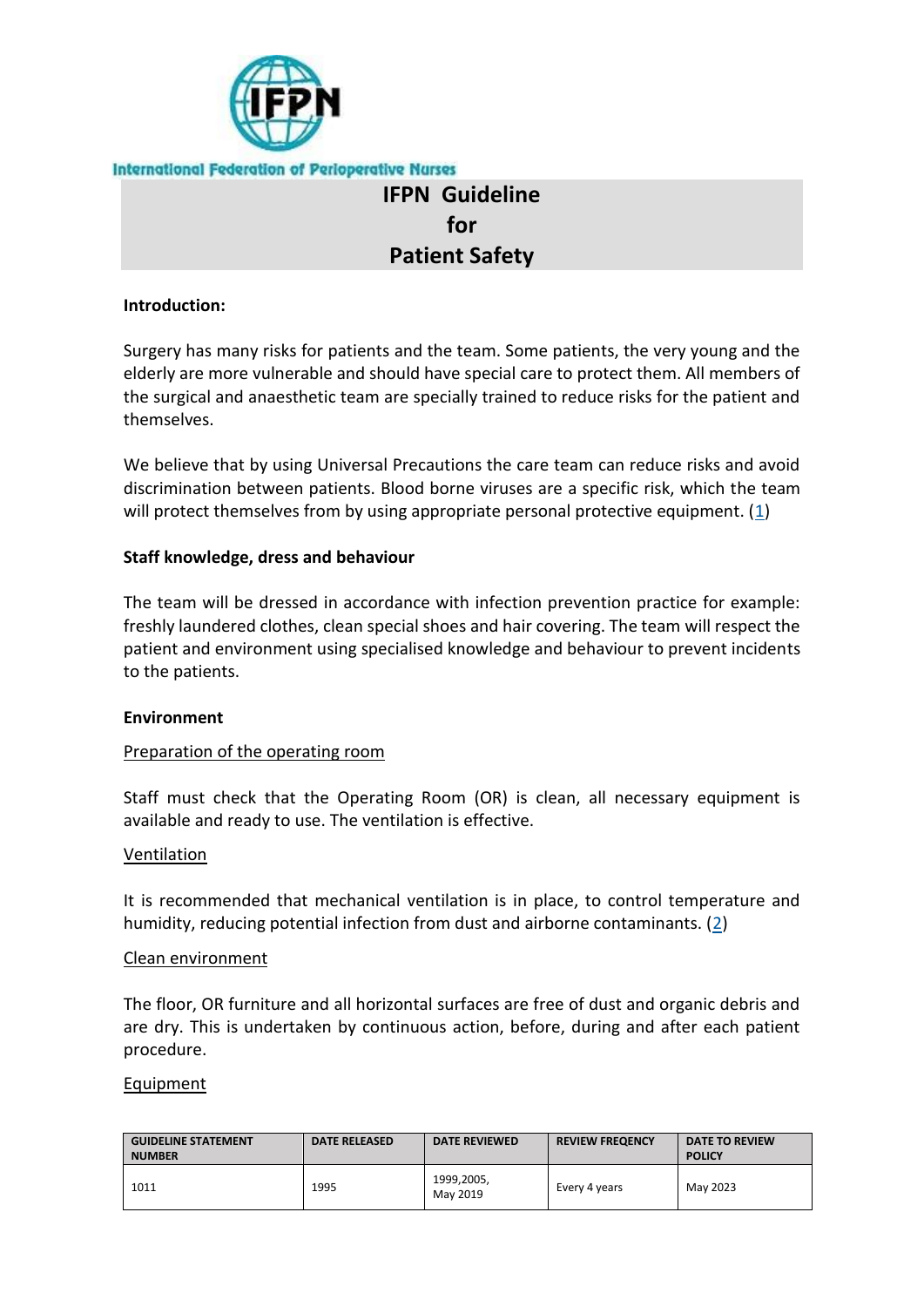

All equipment to be used for patient care is regularly maintained according to manufacturer's instructions. It is checked before use and records kept. The staff have been trained especially to ensure it is fit for purpose and safe for use.

For each patient procedure:

- necessary equipment is available, clean or sterile and ready to use
- drugs are available, stored securely, checked, labelled and documented throughout the procedure
- sponges and sharps are accounted for pre, intra and post operatively. Ideally instruments are included in the count and it is documented

Safe disposal of waste includes separation of contaminated material, fluid and sharps. Special waste disposal guidance should be followed.

# **Perioperative Care**

- Single use devices are designed for one patient use. Potential harm may be done to the patient by re-using the device.
- Documentation of care provides a record as evidence of practice, staff involved in the procedure, equipment used and precautions taken. Ideally all patients have a peri-operative record of care.
- Reusable devices are cleaned properly to reduce pathogen potential between uses and are disinfected or sterilised according to the manufacturer's instructions. Ideally each device achieves sterility or the highest level of disinfection possible.
- Transfer of the patient to and from OR shall be suitable to the patient's level of mobility and state of consciousness. Staff are aware of safe handling techniques and use them.

## **Patient's Journey**

Ideally, surgical patients have a visit to the hospital for pre-assessment. During this visit they will:

- Be able to ask questions
- Be physically and mentally assessed as fit for surgery, including pre-existing medical conditions
- Have pre-operative investigations
- Be consented for the procedure
- Have contacted with surgical and anaesthetic team members
- Understand their pain management and discharge arrangements
- Understand the anaesthetic plan

| <b>GUIDELINE STATEMENT</b><br><b>NUMBER</b> | <b>DATE RELEASED</b> | <b>DATE REVIEWED</b>   | <b>REVIEW FREQENCY</b> | DATE TO REVIEW<br><b>POLICY</b> |
|---------------------------------------------|----------------------|------------------------|------------------------|---------------------------------|
| 1011                                        | 1995                 | 1999,2005,<br>May 2019 | Every 4 years          | May 2023                        |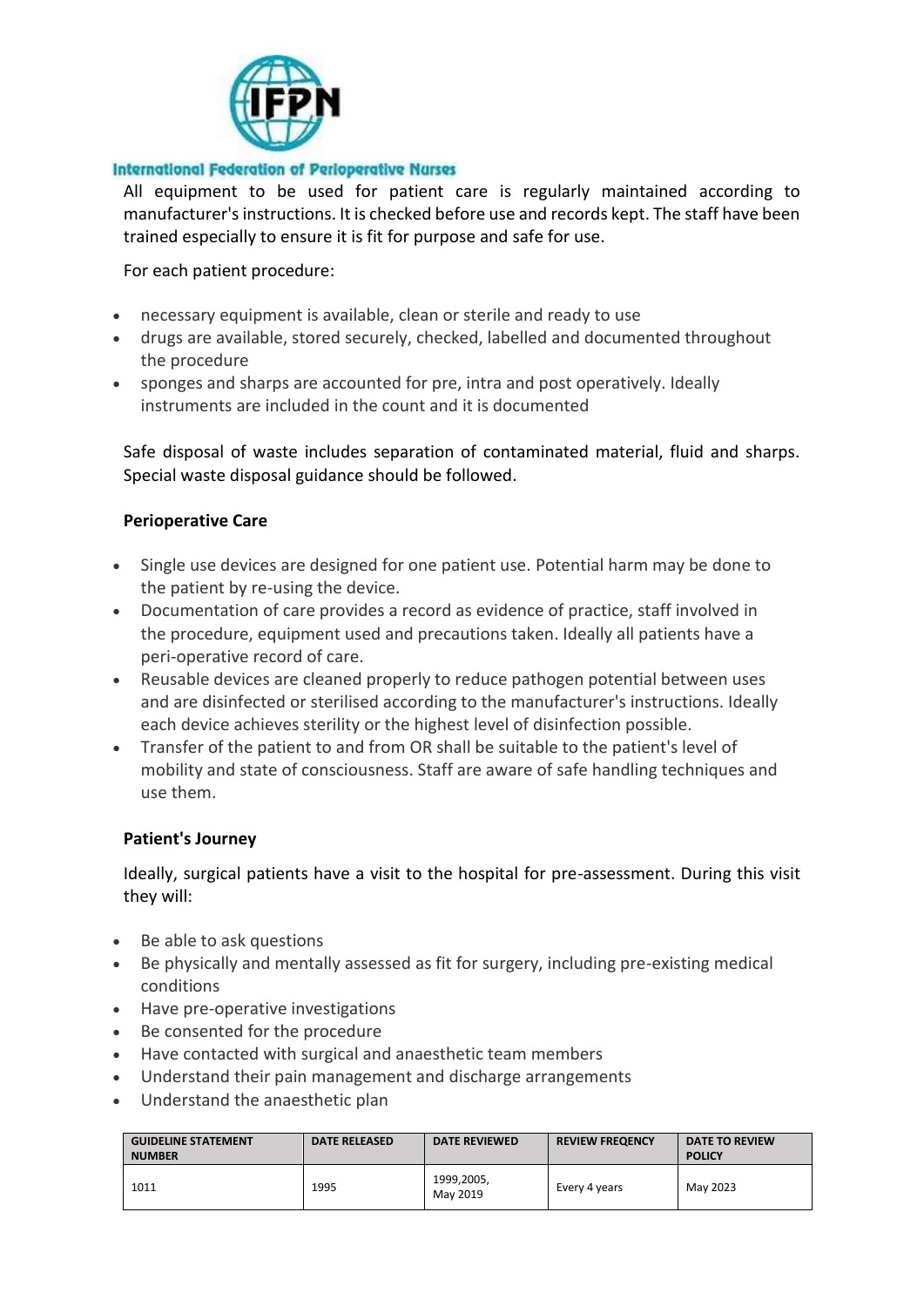

If this visit is not possible then this will be undertaken immediately prior to surgery.  $(4)$ 

#### On arrival in OR

The patient is greeted by name

Operating Room nurses introduce themselves

Safety checks are undertaken with ward and Operating Room nurse together

Patient dignity is maintained by allowing full communication with aids for sight, hearing, speech and language accompanying the patient to the OR.

The surgical ward nurse will ensure and the Operating Room nurse will ensure, for each patient that:

- Patient identity has been checked
- Informed consent has been given and documented as agreed locally
- Complete patients record and X-rays are present
- Special preparation for surgery has been completed, for example bowel preparation, eye lens measurement
- Ideally the surgical side is clearly marked
- A record of allergies is present
- An assessment of skin condition has been made
- Pre-operative medication has been given and is documented
- There is a record of the presence (if applicable) of pacemaker or other implants
- Clippers or depilatory cream have been used to remove excess hair from the operative site (if necessary). [\(3\)](http://ifpn.world/members/guidelines/1011_Joint_Statement_with_EORNA_on_Patient_Safety.phtml#ref3)
- There is a record of the last time the patient ate and drank

## In the OR

Patient dignity and comfort is maintained as far as possible throughout the patient's stay in operating room and recovery

Patient positioning is undertaken by specially trained staff to prevent injury and allow anaesthetic and surgical access

Patient's temperature is assessed, continually monitored and warming devices used as necessary

Special protective measures are taken when X-ray or laser are used

| <b>GUIDELINE STATEMENT</b><br><b>NUMBER</b> | <b>DATE RELEASED</b> | DATE REVIEWED          | <b>REVIEW FREQENCY</b> | <b>DATE TO REVIEW</b><br><b>POLICY</b> |
|---------------------------------------------|----------------------|------------------------|------------------------|----------------------------------------|
| 1011                                        | 1995                 | 1999,2005,<br>May 2019 | Every 4 years          | May 2023                               |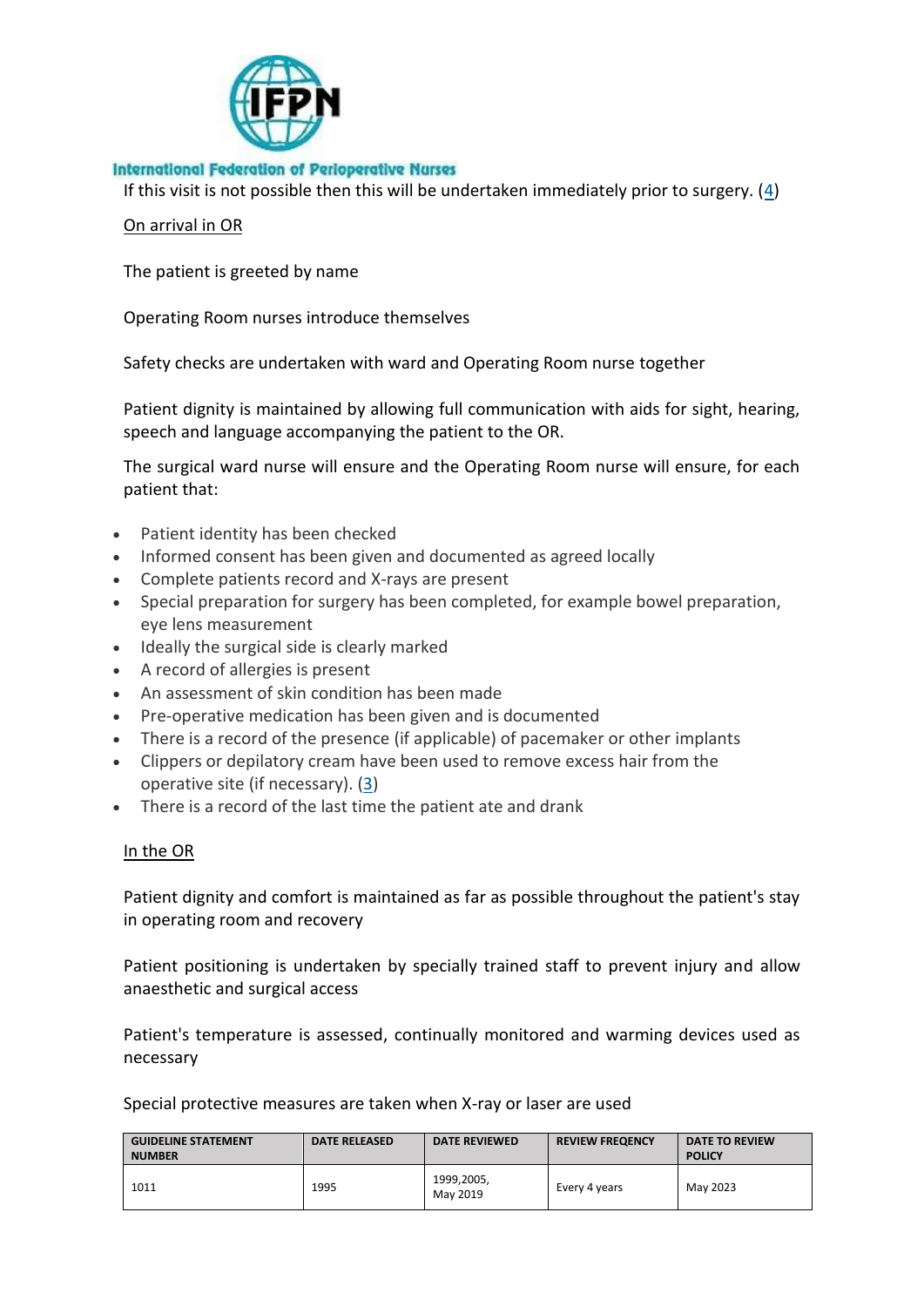

Electro-surgery requires trained and knowledgeable staff to manage it properly and safely

Vital signs are assessed, continually maintained and documented throughout the procedure. Action indicated is undertaken

The sterile field is prepared and maintained by specially trained staff throughout the procedure. Any break in the sterile field requires acknowledgement and action taken.

The surgical team scrub, gown and glove using aseptic method

Prior to the surgical incision, the patient's skin is cleaned using an appropriate solution, avoiding pooling, allowing the skin to dry before isolation of the wound using drapes. Surgical team drape the patient respecting aseptic technique

The team will respect the patient's vulnerability during surgery and will ensure that protective measures are taken as necessary.

In the absence of a perioperative nursing record, all care delivered will be documented, for example the patient's position, pressure and warming devices, tourniquet times and electro-surgery plate position, implants, drains and wound dressing.

Specimens will be handled in accordance with the pathologists instructions, labelled and documented.

#### Postoperative

A comprehensive handover of the patient's condition, status and surgery is given by the anaesthetist/anaesthetic nurse to the recovery nurse.

The patient is assessed, monitored and appropriate action taken regarding:

- Vital signs
- Postoperative nausea and vomiting
- Pain (is managed with the patient)
- Warmth, comfort and regaining control
- Surgical site (monitored for any internal or external bleeding)
- Fluid balance (inputs and outputs)

#### Care is documented

Blood transfusions are carefully checked by trained staff and patients monitored for adverse reaction

| <b>GUIDELINE STATEMENT</b><br><b>NUMBER</b> | <b>DATE RELEASED</b> | <b>DATE REVIEWED</b>   | <b>REVIEW FREQENCY</b> | DATE TO REVIEW<br><b>POLICY</b> |
|---------------------------------------------|----------------------|------------------------|------------------------|---------------------------------|
| 1011                                        | 1995                 | 1999,2005,<br>May 2019 | Every 4 years          | May 2023                        |